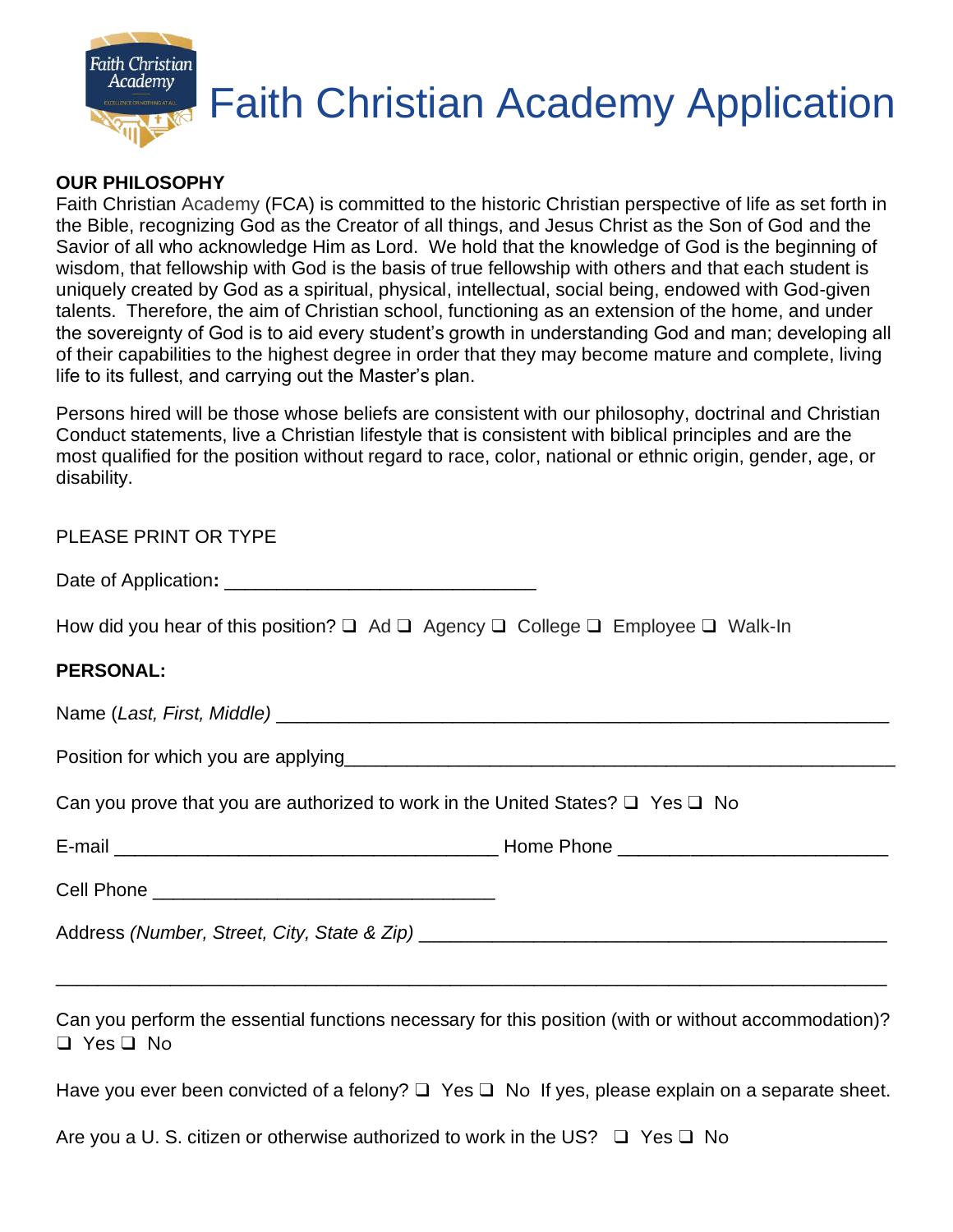| <b>CERTIFICATION:</b> (or eligibility for certification)                                                                                                                                                                                                                                                                                                                                                                                                   | Date issued _______________________________ |
|------------------------------------------------------------------------------------------------------------------------------------------------------------------------------------------------------------------------------------------------------------------------------------------------------------------------------------------------------------------------------------------------------------------------------------------------------------|---------------------------------------------|
|                                                                                                                                                                                                                                                                                                                                                                                                                                                            |                                             |
|                                                                                                                                                                                                                                                                                                                                                                                                                                                            |                                             |
| List in order of preference the grades or subjects you are certified to teach:                                                                                                                                                                                                                                                                                                                                                                             |                                             |
|                                                                                                                                                                                                                                                                                                                                                                                                                                                            |                                             |
| $C. \begin{tabular}{ c c c c } \hline \rule{0.3cm}{.03cm} & \rule{0.3cm}{.03cm} \multicolumn{3}{c}{} & \multicolumn{3}{c}{} & \multicolumn{3}{c}{} & \multicolumn{3}{c}{} & \multicolumn{3}{c}{} & \multicolumn{3}{c}{} & \multicolumn{3}{c}{} & \multicolumn{3}{c}{} & \multicolumn{3}{c}{} & \multicolumn{3}{c}{} & \multicolumn{3}{c}{} & \multicolumn{3}{c}{} & \multicolumn{3}{c}{} & \multicolumn{3}{c}{} & \multicolumn{3}{c}{} & \multicolumn{3}{$ |                                             |

**REFERENCES:** Do we have your permission to contact these persons now? ❑ Yes ❑ No **Please sign the Authorization Release Reference Form included in application.** 

**PROFESSIONAL REFERENCES:** These should be from persons willing to and best qualified to give an objective appraisal of your professional training and experience for the position for which you are applying. Please include superintendents and principals with whom you have worked or teachers who have supervised your student teaching experiences.

| <b>NAME</b>              | RELATIONSHIP TO YOU        |     | E-MAIL    |
|--------------------------|----------------------------|-----|-----------|
|                          |                            |     |           |
| ADDRESS: NUMBER & STREET | CITY, STATE                | ZIP | PHONE     |
| <b>INSTITUTION</b>       |                            |     |           |
| <b>NAME</b>              | <b>RELATIONSHIP TO YOU</b> |     | E-MAIL    |
| ADDRESS: NUMBER & STREET | CITY, STATE                | ZIP | PHONE     |
| <b>INSTITUTION</b>       |                            |     |           |
|                          |                            |     |           |
| <b>NAME</b>              | RELATIONSHIP TO YOU        |     | $E$ -MAIL |
| ADDRESS: NUMBER & STREET | CITY, STATE                | ZIP | PHONE     |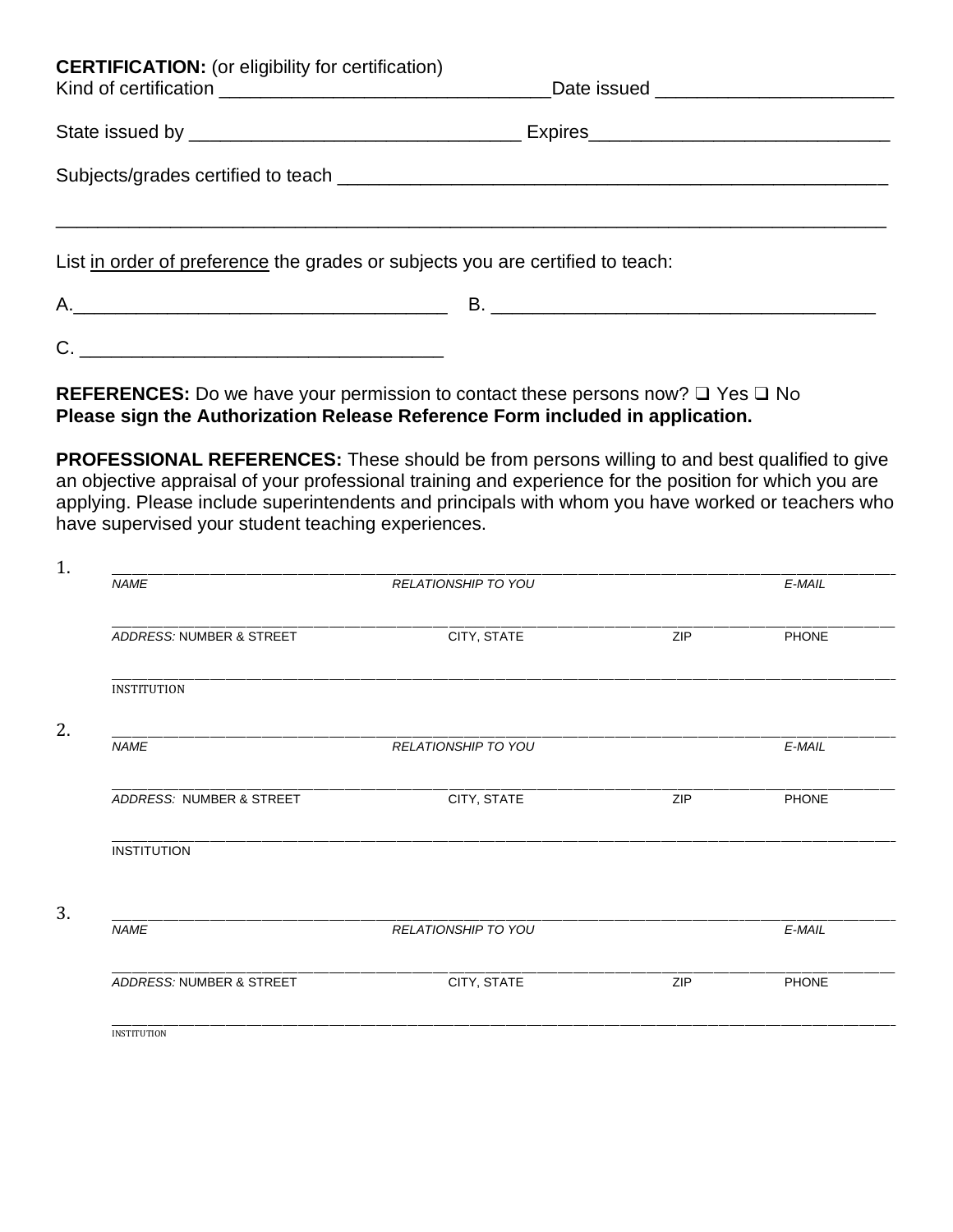**PERSONAL REFERENCES:** These should be from persons willing to and best qualified to write about your spiritual experience and Christian service.

|    | <b>NAME</b>                                                                                                                                                                     | <b>RELATIONSHIP TO YOU</b> |                 | E-MAIL                         |
|----|---------------------------------------------------------------------------------------------------------------------------------------------------------------------------------|----------------------------|-----------------|--------------------------------|
|    | ADDRESS: NUMBER & STREET                                                                                                                                                        | CITY, STATE                | ZIP             | <b>PHONE</b>                   |
|    |                                                                                                                                                                                 |                            |                 |                                |
|    | <b>RELATIONSHIP</b>                                                                                                                                                             |                            |                 |                                |
| 2. | <b>NAME</b>                                                                                                                                                                     | RELATIONSHIP TO YOU        |                 | E-MAIL                         |
|    | ADDRESS: NUMBER & STREET                                                                                                                                                        | CITY, STATE                | ZIP             | PHONE                          |
|    | <b>RELATIONSHIP</b>                                                                                                                                                             |                            |                 |                                |
|    | <b>NAME</b>                                                                                                                                                                     | <b>RELATIONSHIP TO YOU</b> |                 | E-MAIL                         |
|    | ADDRESS: NUMBER & STREET                                                                                                                                                        | CITY, STATE                | ZIP             | PHONE                          |
|    | <b>RELATIONSHIP</b>                                                                                                                                                             |                            |                 |                                |
|    | TEACHING EXPERIENCE: Please list your teaching experience, specifically identifying student<br>teaching.                                                                        |                            |                 |                                |
|    | DATES (FROM - TO)                                                                                                                                                               | <b>SCHOOL</b>              | <b>LOCATION</b> | <b>GRADE OR SUBJECT TAUGHT</b> |
|    |                                                                                                                                                                                 |                            |                 |                                |
|    | Have you ever been employed at Word of Faith or Faith Christian Academy before? $\Box$ Yes $\Box$ No<br>If yes, give dates and positions (use an additional sheet if necessary) |                            |                 |                                |
|    |                                                                                                                                                                                 |                            |                 |                                |
|    | DATES (FROM - TO)                                                                                                                                                               |                            | <b>POSITION</b> |                                |
|    |                                                                                                                                                                                 |                            |                 |                                |

Have you been dismissed from a teaching position?  $\Box$  Yes  $\Box$  No If yes, explain on a separate

sheet.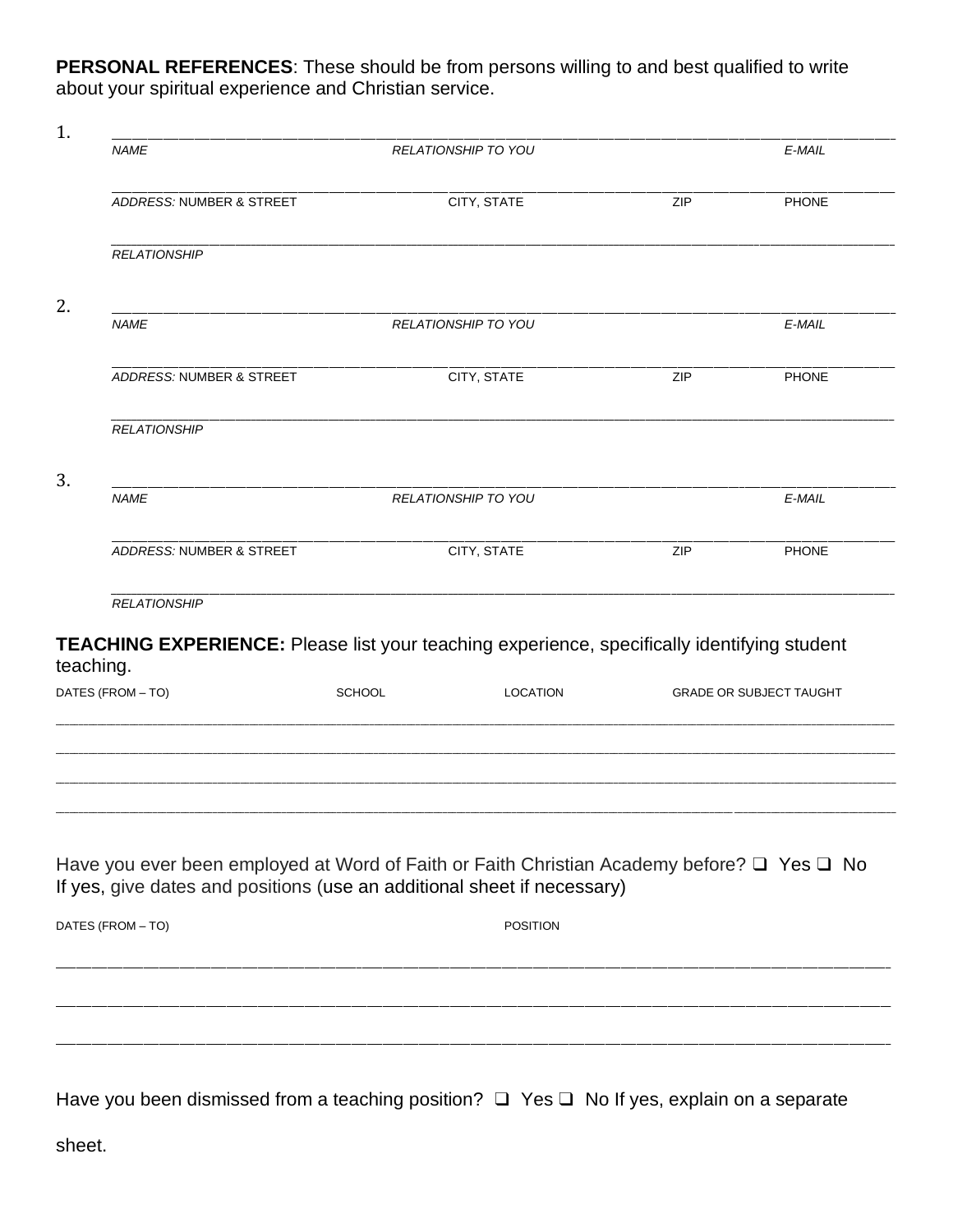WORK HISTORY: What type of work experience have you had, other than teaching, that would contribute to the philosophy and mission of FCA? List the most recent first.

| DATES (FROM - TO)                           | <b>SCHOOL</b>      | <b>LOCATION</b>                                                                               |              | <b>REASON FOR LEAVING</b> |
|---------------------------------------------|--------------------|-----------------------------------------------------------------------------------------------|--------------|---------------------------|
|                                             |                    |                                                                                               |              |                           |
|                                             |                    |                                                                                               |              |                           |
|                                             |                    | <b>EDUCATIONAL BACKGROUND:</b> List all colleges and training institutions you have attended. |              |                           |
| SCHOOL/INSTITUTION                          |                    | DIPLOMA/DEGREE                                                                                | <b>MAJOR</b> | <b>MINOR</b>              |
|                                             |                    |                                                                                               |              |                           |
|                                             |                    |                                                                                               |              |                           |
|                                             |                    |                                                                                               |              |                           |
|                                             |                    | Cumulative Grade Point Average: BA/BS ____________ MA ____________                            |              | Other____________         |
| Major Subject GPA __________                |                    |                                                                                               |              |                           |
|                                             |                    | Distinctions, Activities, or Honors [optional]:_________________________________              |              |                           |
| <b>Graduate or Post Graduate Coursework</b> |                    |                                                                                               |              |                           |
| DATES (FROM - TO)                           | <b>INSTITUTION</b> | <b>LOCATION</b>                                                                               |              | COURSES/CREDIT            |
|                                             |                    |                                                                                               |              |                           |

Please submit photocopies of all your teacher certifications and college transcripts.

PROFESSIONAL ORGANIZATIONS: List any professional organizations of which you are an active member.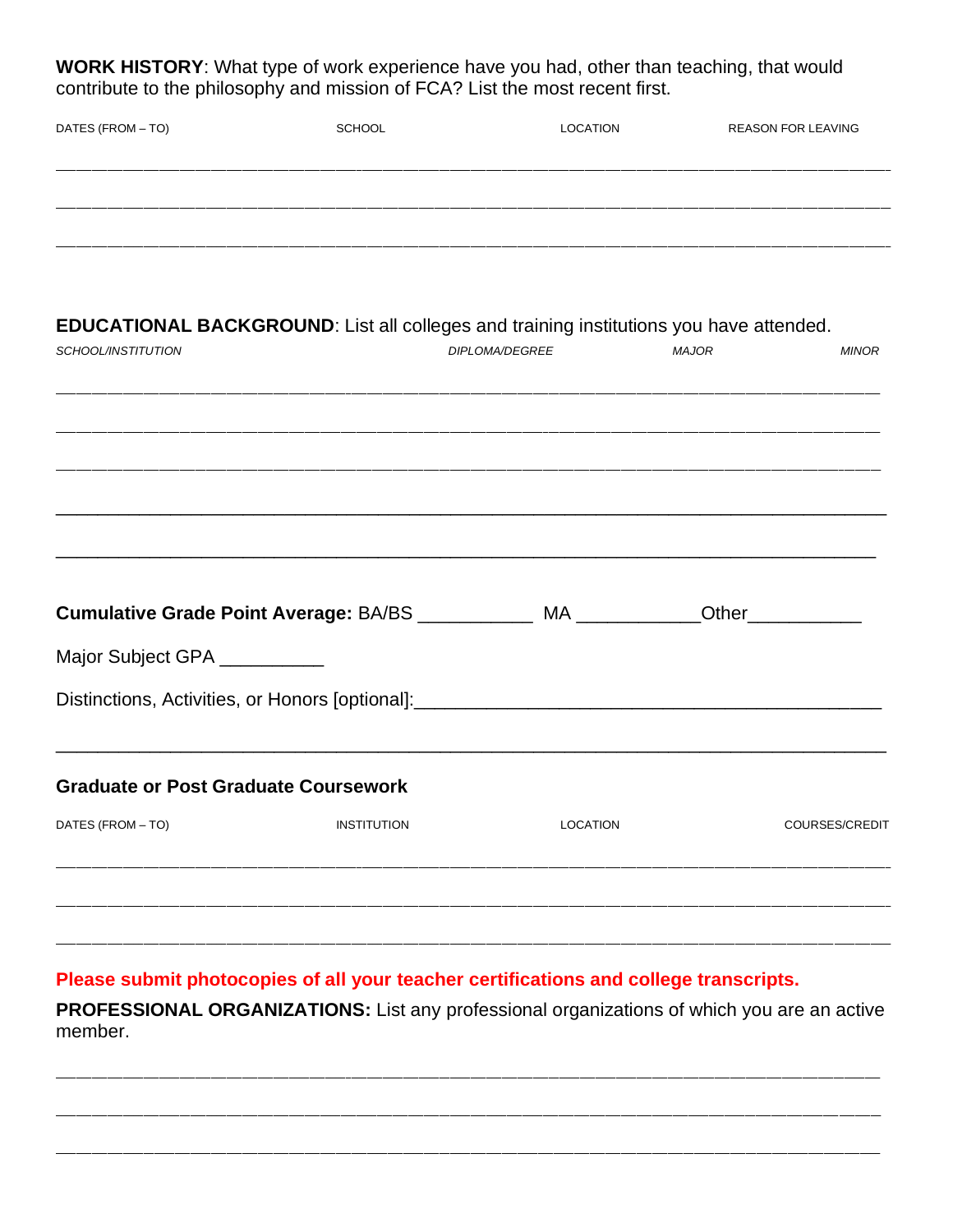### **SPIRITUAL DEVELOPMENT:**

Briefly describe your relationship with Jesus Christ.<br>

| What practices do you follow that provide spiritual growth for you?_________________________________  |  |  |  |  |
|-------------------------------------------------------------------------------------------------------|--|--|--|--|
| What is your individual practice regarding alcoholic beverages, tobacco and matters of recreation and |  |  |  |  |
|                                                                                                       |  |  |  |  |
|                                                                                                       |  |  |  |  |
| Member? $\Box$ Yes $\Box$ No                                                                          |  |  |  |  |
|                                                                                                       |  |  |  |  |
|                                                                                                       |  |  |  |  |
|                                                                                                       |  |  |  |  |

\_\_\_\_\_\_\_\_\_\_\_\_\_\_\_\_\_\_\_\_\_\_\_\_\_\_\_\_\_\_\_\_\_\_\_\_\_\_\_\_\_\_\_\_\_\_\_\_\_\_\_\_\_\_\_\_\_\_\_\_\_\_\_\_\_\_\_\_\_\_\_\_\_\_\_\_\_\_\_\_\_\_\_\_\_\_\_\_\_\_\_\_\_\_\_\_\_\_\_\_\_\_\_\_\_\_\_\_\_\_\_\_\_\_\_\_\_\_\_\_\_\_\_\_\_\_\_\_\_\_\_\_\_\_\_\_\_\_\_\_\_\_\_\_\_\_\_\_\_\_\_\_\_\_\_\_\_\_\_\_\_

May we contact your pastor (if not listed as a reference)?  $\Box$  Yes  $\Box$  No

#### **FAITH CHRISTIAN ACADEMY'S DOCTRINAL STATEMENT:** WE BELIEVE:

- The Bible is the divinely inspired Word of God.
- In the triune nature of God: the Father, the Son, and the Holy Spirit.
- All have sinned and come short of the glory of God and are in need of salvation. Salvation has been provided through Jesus Christ for all men.
- The in-filling of the Holy Spirit is an experience subsequent to salvation and that it is the will of God that all be filled.
- Healing provided in the redemptive work of Christ and is available to every believer.
- The church consists of all those who have received Jesus Christ as their personal Savior.
- There shall be a bodily resurrection of the just and the unjust.
- In the personal, visible, imminent return of Jesus Christ.
- In water baptism and the observance of the Lord's Supper.

If you fully endorse the above doctrinal statement, please initial here: \_\_\_\_\_\_\_\_\_\_\_\_\_\_\_\_\_\_\_\_\_\_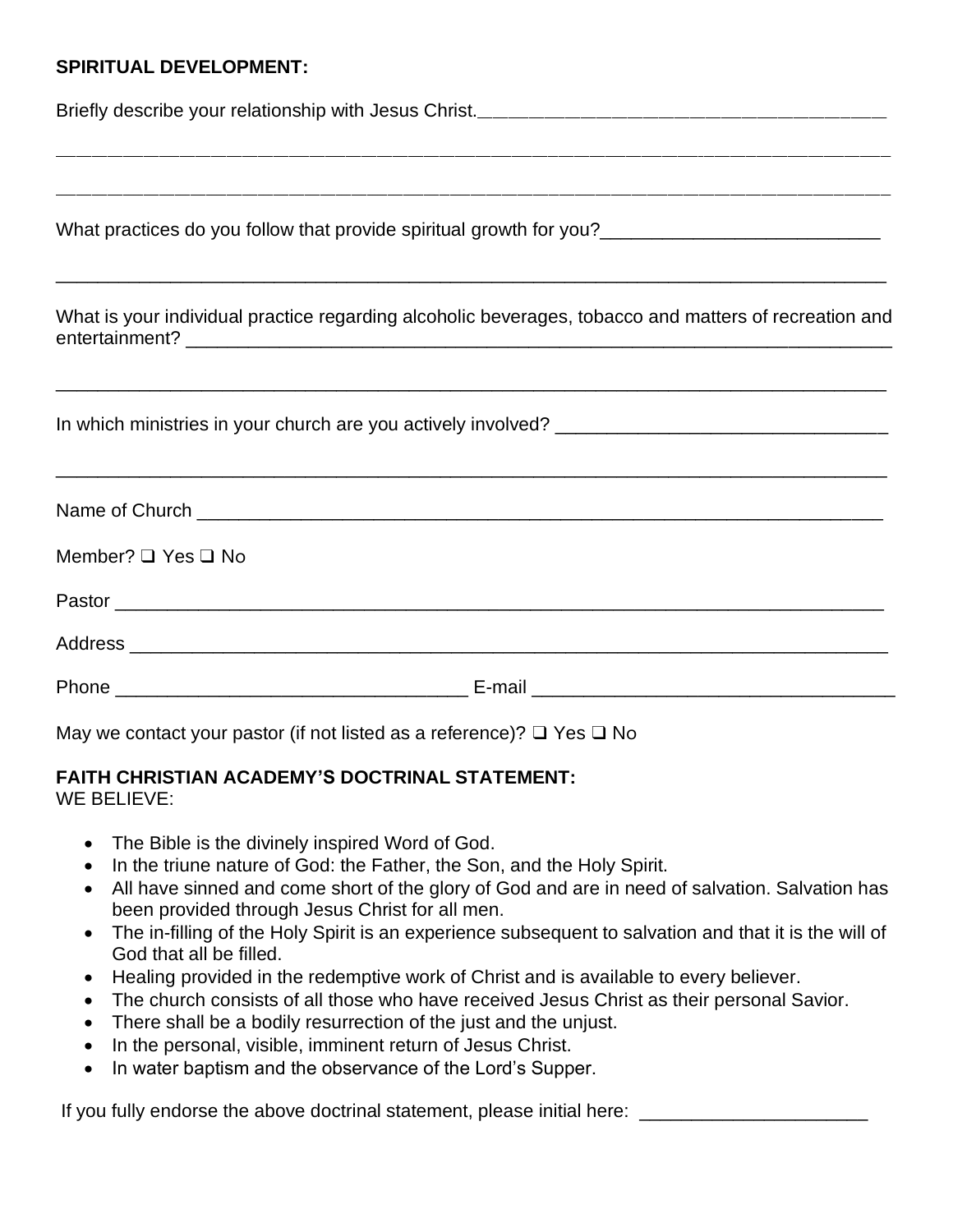### **FAITH CHRISTIAN ACADEMY'S CHRISTIAN CONDUCT STATEMENT:**

Faith Christian Academy requires that its employees be born-again, followers of Jesus Christ, endeavoring to live their lives consistent with biblical principles. School employees will be expected to conduct themselves, both online *(including their social media platforms)* and away from school, in a way that will not raise questions or doubts regarding their Christian testimony and beliefs. Further, school employees will be expected to demonstrate a Christian lifestyle based upon biblical standards of moral conduct, integrity, personal and family relationships, business conduct and behavior. Moral misconduct, which violates biblical principles and qualifications for employees of Faith Christian Academy, includes, but is not limited to:

- Promiscuity;
- Homosexual behavior; and

• Any violation of the unique role of male or female and biblical marriage, which is a covenant relationship between one man and one woman.

Furthermore, failure to acknowledge the following are also considered violations of this Employee Christian Conduct Statement:

- That life begins at conception;
- That abortion disregards the sanctity of human life;
- That homosexuality is a sin; and
- That God is the Creator of the heavens and the earth.

If you fully endorse the above Christian Conduct statement, please initial here:

#### **APPLICANT'S CERTIFICATION AND AGREEMENT**

I understand that Faith Christian Academy does not discriminate in its employment practices against any person because of race, color, national or ethnic origin, gender, age, or disability.

I hereby certify that the facts set forth in this application are true and complete to the best of my knowledge. I understand that discovery of falsification of any statement or of a significant omission of fact may prevent me from being hired, or if hired, may subject me to immediate dismissal regardless of the time elapsed before discovery. If I am released under these circumstances, I further understand that I will be paid only through the day of release.

Since I will be working with children, I understand that I must submit to a fingerprint check by federal and state authorities. I agree to fully cooperate in providing and recording as many sets of my fingerprints as necessary for such an investigation. I authorize Faith Christian Academy to conduct a criminal records check.

I understand that this is only an application for employment and that no employment agreement is being offered at this time. I certify that I have carefully read and do understand the above statements.

| Signature of Applicant                     |                                     | Date                                            |
|--------------------------------------------|-------------------------------------|-------------------------------------------------|
|                                            |                                     |                                                 |
| <b>Applicant's Checklist:</b>              |                                     |                                                 |
| $\Box$ All application questions completed | $\Box$ Transcripts attached         | □ Certification attached                        |
| □ Cover letter and resume attached         | □ Signed Reference Release attached | □ Signed Conflict of Interest Addendum attached |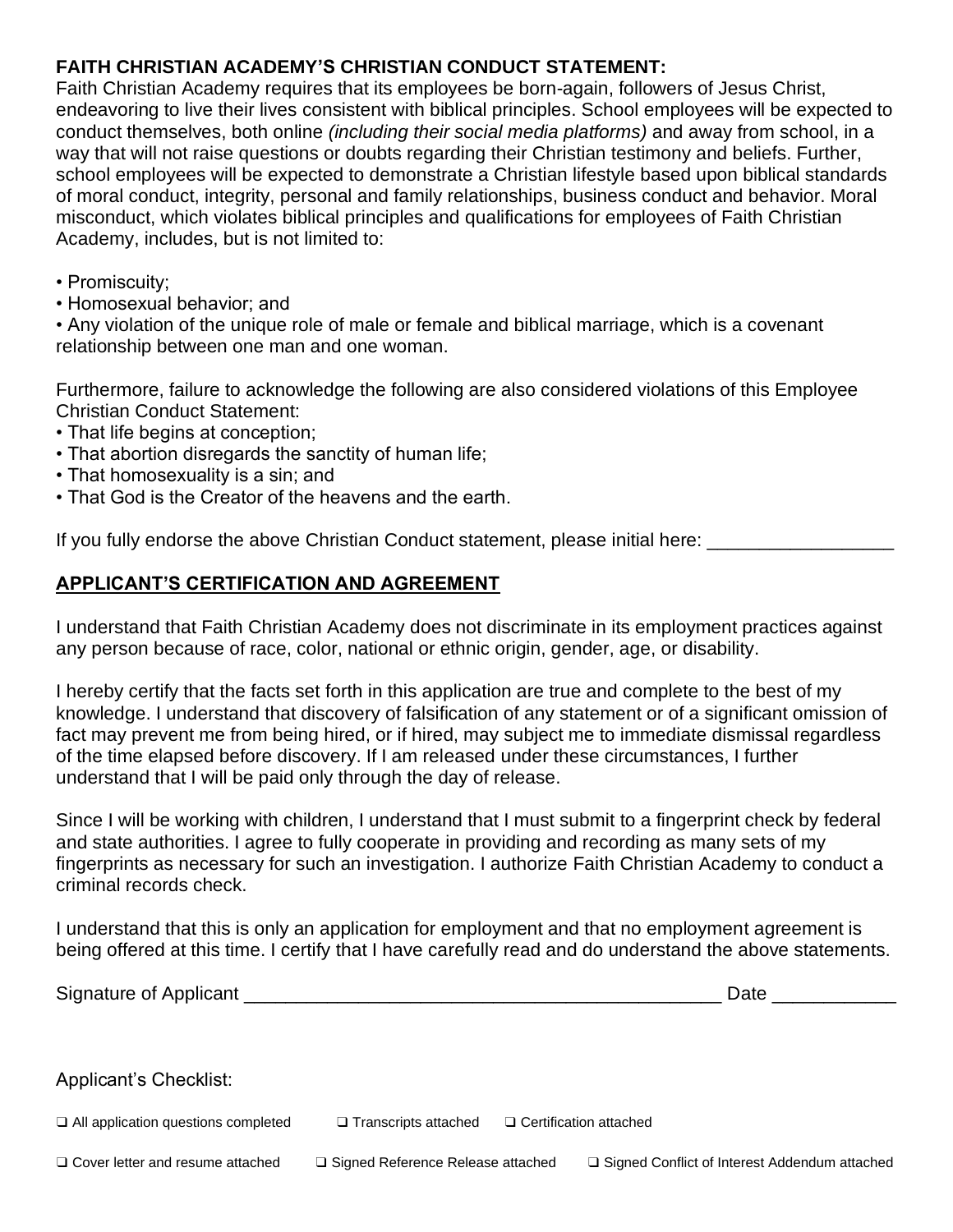

## **Authorization to Release Reference Information**

I have applied for a position as a <u>secure that</u> the set of the set of the set of the set of the set of the set of the set of the set of the set of the set of the set of the set of the set of the set of the set of the set Christian Academy.

I have authorized the school to thoroughly investigate references, work records, evaluations, education, and other matters related to my suitability for employment.

I authorize references and my former employers to disclose to the school any and all employment records, performance reviews, letters, reports, and other information related to my life and employment, without giving me prior notice of such disclosure.

In addition, I hereby release Faith Christian Academy, my former employers, references, and all other parties from any and all claims, demands, or liabilities arising out of or in any way related to such investigation or disclosure.

I waive the right to ever personally view any references given to Faith Christian Academy. I am willing that a true copy of this authorization be accepted with the same authority as the original. I certify that I have carefully read and do understand the above statements.

| Applicant's Name (Print) |  |  |
|--------------------------|--|--|
|                          |  |  |

Applicant's Signature experiment of the state of the state of the state of the state of the state of the state of the state of the state of the state of the state of the state of the state of the state of the state of the

Date\_\_\_\_\_\_\_\_\_\_\_\_\_\_\_\_\_\_\_\_\_\_\_\_\_\_\_\_\_\_\_\_\_\_\_\_\_\_\_\_\_\_\_\_\_\_\_\_\_\_